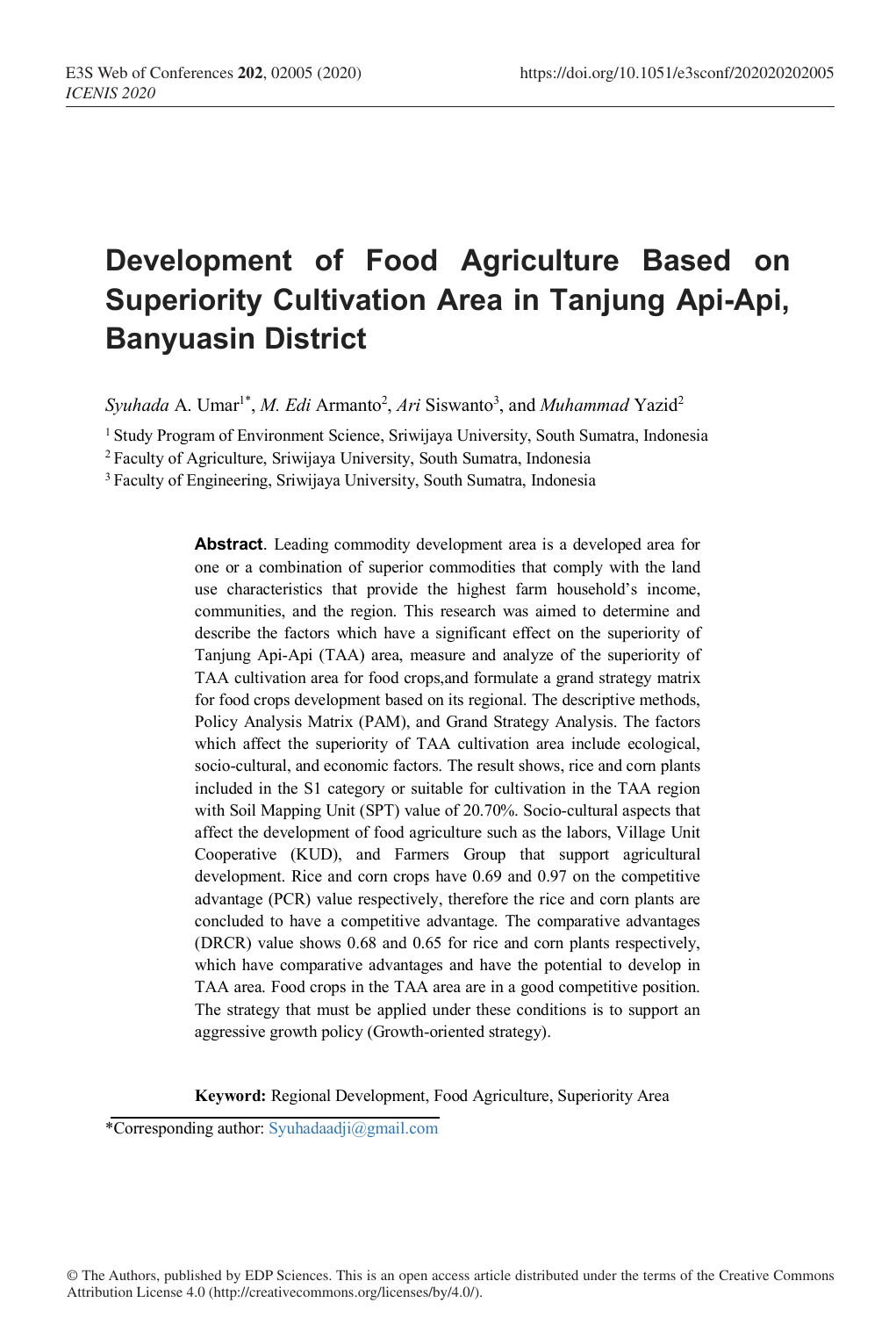# **1 Introduction**

Banyuasin District located in South Sumatera Province, which has a strategic geographical location because it is located in the inter-provincial route. The area of Banyuasin District is 11,832.69 Km2 .Banyuasin District has 19 districts, Banyuasin II District as the largest district with an area of  $3,632.4$  Km<sup>2</sup> or about  $30.70\%$ , and the smallest district is SumberMargaTelang District with an area of 174.89 Km<sup>2</sup> or around 1.48% of the Banyuasin District area. Natural resources in Banyuasin District are very abundant and have the potential to be developed [1].

The agricultural land potential would not have any significant effect on regional growth if it does not utilize optimally. The evaluation of the potential land resources in an area is an initial activity to create data or make information on land resources to determine the direction and policies of agricultural development [2].

The marginal land empowerment such as wetlands for agriculture is part of national development. The wetlands utilization as agricultural land should be managed with a sustainable farming system by emphasizing the wetland ecosystems sustainability [3]. One of the agricultural sub-sectors which has good potential to be developed and improved in wetlands is the sub-sector of food crops. Food crops are one of the good potential agricultural sub-sectors to be developed because they have higher economic value and added value compared to other commodities [4].

Moreover, food crop commodities also have a strategic role, especially in efforts to fulfill the availability of food and to improve the farmer's welfare and provided employment [5]. Food crop commodities also have higher sale value, diversity of commodity types, and adequate land availability. Food corps commodities consist of rice, corn, soybeans, peanuts, green beans, cassava, sweet potatoes, and sorghum [6].

The national food needs fulfillment requires an additional area of agricultural land so the government intensifies the use of marginal lands. The national needs to increase food production are trigger to empower the marginal land to be self-sufficient in rice [7]. Moreover, the rice industry always be special attention from the government in three types of government intervention such as fertilizer subsidies, price support and import or quota restrictions [8].

One of the internal factors that have a good impact on the development of the Banyuasin District was the development plan of Tanjung Api-Api port which symbolizes national water transportation. It also could be an encouragement of attraction for Banyuasin District and other strategic issues that would give effect for changes in spatial planning which require a strategy and new policy directions for planning, utilizing, and controlling the natural resources uses artificial resources and human resources. The development was carried out to promise sustainable economic growth, social justice, and ecological protection [9]. This research focused on the cultivation area. The area was determined by its main function to be cultivated on the basis of the conditions and potential of natural resources, human resources, and artificial resources [10].

Leading commodity development area is a developed area for one or combination of superior commodities that fulfill the land use characteristics, it provides the highest income for farm households, communities and the region itself without eliminating the function of natural resources and the environment as a supporter of the agricultural system in the region [11].

The objectives of this research were to describe and determine the factors which have a significant effect on the superiority of Tanjung Api-Api area, measure and analyze the superiority of Tanjung Api-Api cultivation area for food crops, as well as formulating strategies for developing food crops based on the excellence of the region.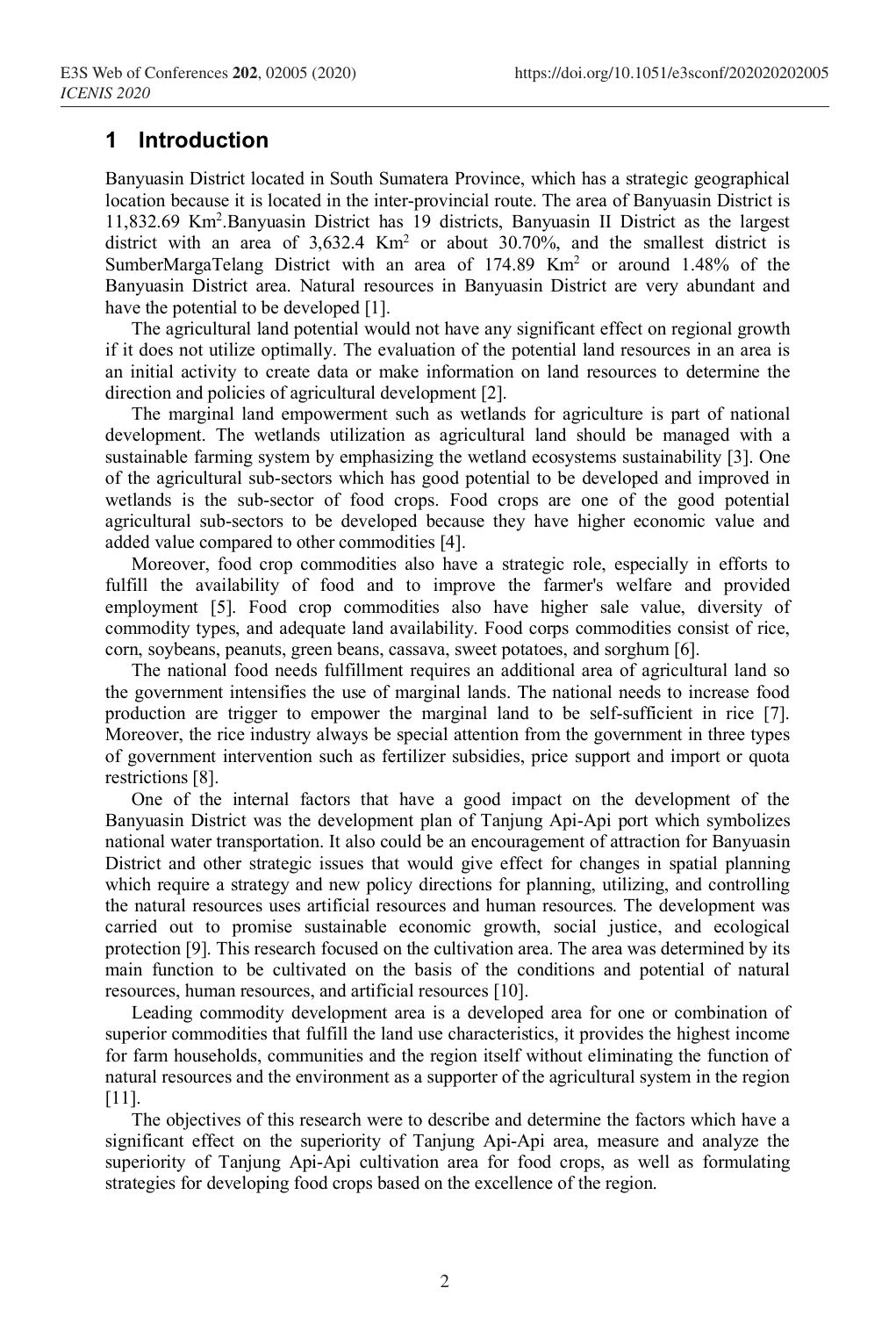# **2 Methodology**

This research was conducted in the Tanjung Api-Api area, which is located in Banyuasin District, South Sumatra Province, Indonesia. The location was chosen purposively with the consideration that the Tanjung Api-Api area is one of the main food storage and commodity-producing areas in Banyuasin District. The research was conducted for 8 months period from May 2019 to December 2019.

The data used were primary and secondary data. Primary data was collected from field observation and interview with related parties of this research such as farmers, businessmen, community, and government in the research area. Whereas the secondary data was obtained from formal institutions such as the sub-district office, Agriculture Office of Banyuasin District, Regional Development Planning Agency and Research and Development Agency of Banyuasin District, and Central Bureau of Statistics of Banyuasin District. Data was collected from a combination of several methods, such as structured interviews, in-depth interviews, and observations.

To determine the factors which affect the superiority of the Tanjung Api-Api region by using descriptive analysis based on in-depth interviews and questionnaire interviews. To determine superior food crops using the Policy Analysis Matrix (PAM) analysis method. PAM could be known by the ratio of comparative advantage (DRCR), competitive (PCR), and the impact of policies or it could be calculated thoroughly and systematically (the output was a private and social benefit, efficiency and the amount of government intervention incentives for the producers, the consumers, and the collectors). To develop a strategy for developing agricultural food crops in the TanjungApi-Api cultivation area, it was carried out through several stages of analysis including IFE (Internal Factors Evaluation) matrix analysis, EFE (External Factors Evaluation) matrix, IE (Internal External) Matrix, SWOT Analysis, and analysis Grand Strategy.

# **3 Result and Discussion**

## **3.1 Affecting factors the superiority of Tanjung Api-Api area**

The first objective was to describe and analyze the factors that affected the development of food crops in Tanjung Api-Api area, Banyuasin District was carried out by descriptive analysis and interviews with respondents. There were three main factors that influence the ecological, socio-cultural, and economic factors with the following explanation:

## *3.1.1. Ecological Factor*

Ecological factors were the main aspects that be the main focus in developing the region. The success of farming was largely determined by the land suitability aspect in the research location. Crop yields were mainly determined by ecological factors including climate, soil and pests, and diseases. The ecological factors that affect food crop development in the Tanjung Api-Api region were land suitability aspects [12].

Plants will grow well when soil fertility and other environmental factors could support their growth. The most important environmental factors of rice and corn were climate, physical condition, and soil fertility. Based on these factors were classified into 4 land capability classes, namely S1 (very suitable), S2 (Suitable), S3 (marginal appropriate), N1 (Temporary unsuitable), N2 (Permanently unsuitable) [13].

Based on the criteria of soil quality and land use requirements comparison, and the Soil Mapping Unit (SPT) of rice and corn, the land suitability for rice and corn in the research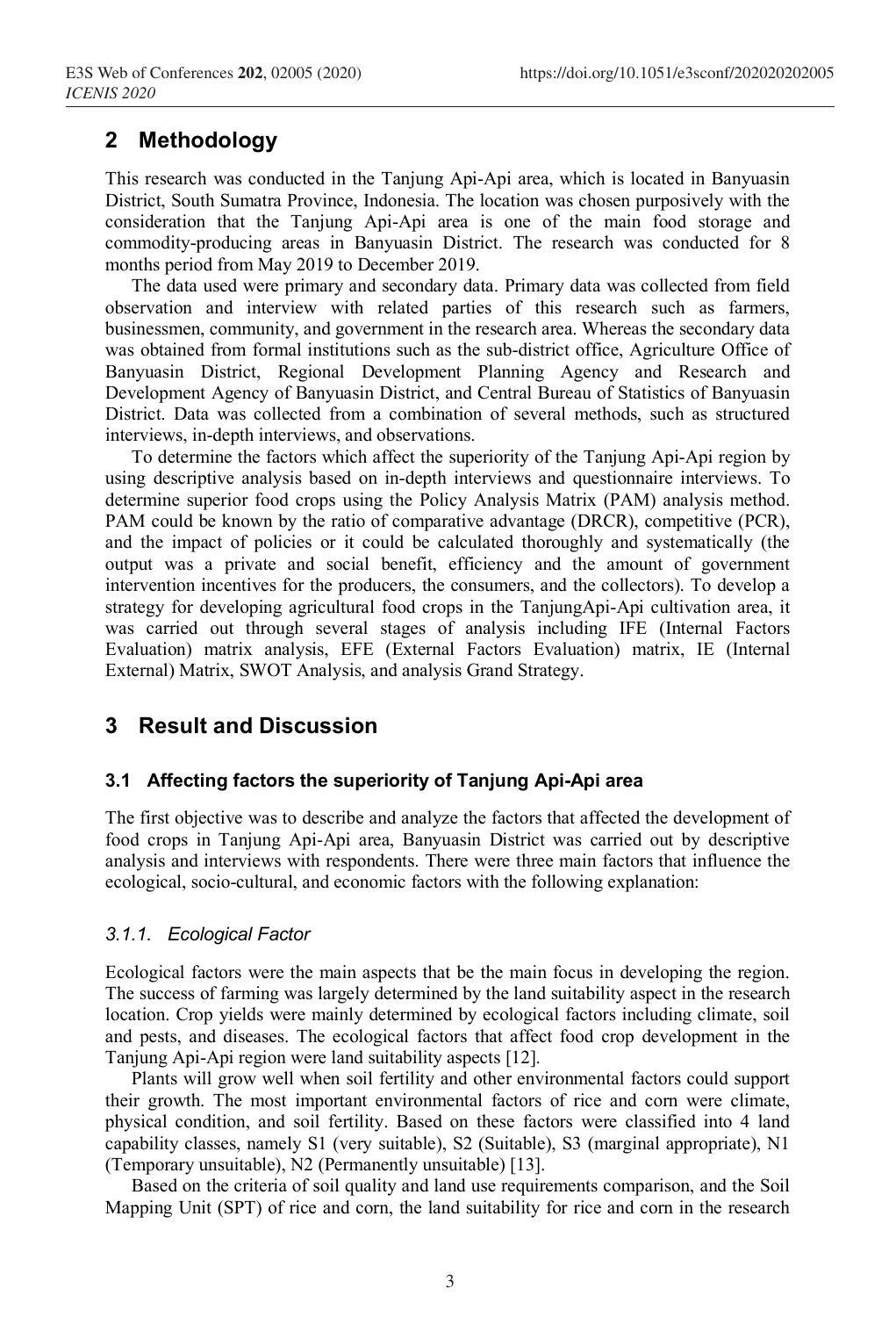area was classified as a very appropriate classification (S1), appropriate class ( S2), and marginally suitable (S3) was found in almost all research areas, temporary classes were not suitable (N1) and permanent unsuitable (N2) were found along the waters of the Sungsang River. The land suitability in the research area could be seen in **Table 1.**

|                | Land                 |        | 2000          | 2012   |               | 2018   |               |
|----------------|----------------------|--------|---------------|--------|---------------|--------|---------------|
| <b>SPT</b>     | suitability<br>class | Ha     | $\frac{0}{0}$ | Ha     | $\frac{0}{0}$ | Ha     | $\frac{0}{0}$ |
|                | S1                   | 26,489 | 37.20         | 16,247 | 22.81         | 14,740 | 20.70         |
| 2              | S <sub>2</sub>       | 32,503 | 45.64         | 41,791 | 58.68         | 42,325 | 59.43         |
| 3              | S <sub>3</sub>       | 9,938  | 13.95         | 8,568  | 12.03         | 8,651  | 12.15         |
| $\overline{4}$ | N1                   | 847    | 1.19          | 1,984  | 2.79          | 2,353  | 3.30          |
|                | N2                   | 1,438  | 2.02          | 2,625  | 3.69          | 3,146  | 4.42          |
|                | Total                | 71,215 | 100.00        | 71,215 | 100.00        | 71,215 | 100.00        |

**Table 1.** Land Suitability in Research Areas

Source: *Thematic maps, landsat imaginary analyses* (2018)



2000 2012 2018 **Fig. 1**. Land Cover in TAA Region, Banyuasin

# *3.1.2. Socio-Cultural Factor*

#### A. Labors

The fields area was planted on 2 Ha with labor costs incurred by farmers for rice and corn crops around 90,000 IDR/day. Daily wages were given to labor was clean. It means exclude food and other necessities. Other wages were around 75,000 IDR to 80,000 IDR/day, it could be a net wages and lunch, usually, if the wages were like that the owner's farmer would bear lunch or snacks for the workforce. Workers who were paid were usually from outside family. Compared to agriculture development in the last period, the wages were higher. Nowadays, wages could increase by more than 50%.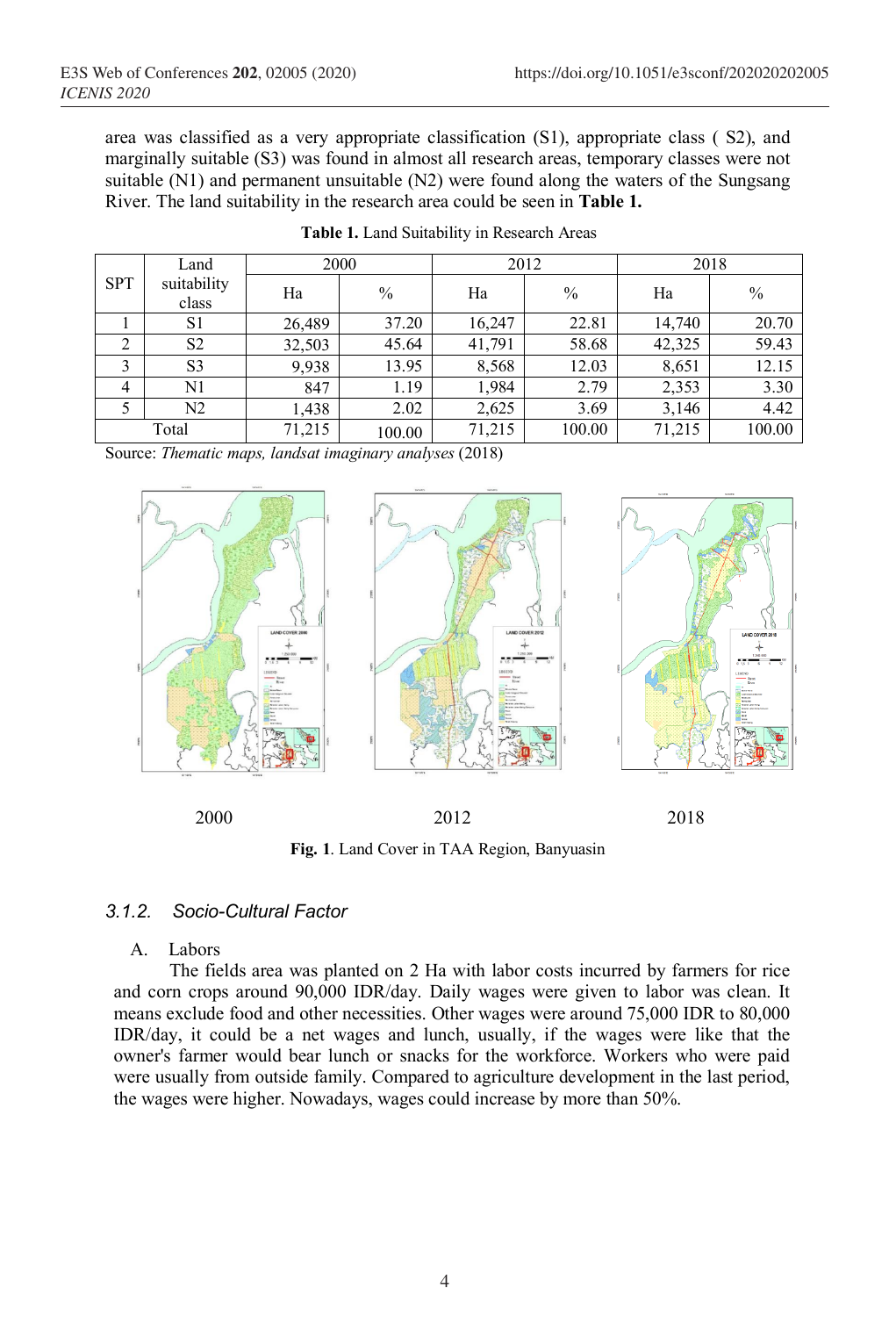| Nr | Description   | <b>HOK</b><br>(Rp/HOK/MT) | Difference |
|----|---------------|---------------------------|------------|
|    | HOK Rice 2000 | 297,335                   |            |
|    | HOK Rice 2018 | 805,368                   | 508,033    |
|    | HOK Corn 2000 | 268,236                   | 1,082,728  |
|    | HOK Corn 2018 | 1,350,964                 |            |

|  | Table 2. The difference use of labor before and after development |
|--|-------------------------------------------------------------------|
|--|-------------------------------------------------------------------|

Source: Data analysis, 2018

It could be seen from the above calculation, that the labor needs were higher in 2018 than in 2000, it means that the expenditure of farmer costs variable was more spent in 2018 due to wages keep up with the times and the increase of the minimum wage (UMR). In addition, the labor needed was relatively a lot because land ownership tends to increase. It could be seen in **Table 2.** there was a difference of around 508,033 IDR in the HOK of rice and around 1,082,728 IDR in the HOK of corn.

Another reason was to comply rice self-sufficiency and the use of good seeds so the crop failure was rare happened, for corn plants, the wages were relatively higher because it was influenced by better infrastructure, shipments distribution out of Banyuasin area was higher so that the corn crop harvest was relatively driven to produce even more.

#### B. Village Unit Cooperative (KUD)

Data on village unit cooperatives (KUD) in the TanjungApi-Api cultivation area, Banyuasin District, could be seen in **Table 3** below:

| Nr                                                                                   | Description  | Score | Note           |  |
|--------------------------------------------------------------------------------------|--------------|-------|----------------|--|
|                                                                                      | $KUD*$       |       | А              |  |
| 2                                                                                    | $KUD**$      |       | DA             |  |
|                                                                                      | Significance | 0.776 | Accepted $H_0$ |  |
| KUD <sup>**</sup> : After Development<br>Note: KUD <sup>*</sup> : Before Development |              |       |                |  |
| DA : Disagree<br>$A : \text{Agree}$                                                  |              |       |                |  |

**Table 3.**Difference of KUD before and after development

Based on the results, it was obtained a score of 2 and has no significant value  $(>0.05)$ , it means that Ho was accepted and Ha was rejected. The results show that the community relatively said that their village unit cooperatives did not work well even the worst was not functioning the same once.

#### C. Farmers Group

One of the activities was carried out at the research location to observe farmers' group development comparisons before and after the development plan that had been carried out by the government. For further information, it could be seen from **Table 4.**

**Table 4.** Difference of Gapoktan Before and After Development

| Nr | Description  | Score | Note         |
|----|--------------|-------|--------------|
|    | Gapoktan*    |       | Δ            |
| ∸  | Gapoktan**   |       |              |
|    | Significance | ഥറ    | Reject $H_0$ |

Note: Gapoktan\* : Before Development DA : Disagree Gapoktan\*\* : After Development pembangunan A : Agree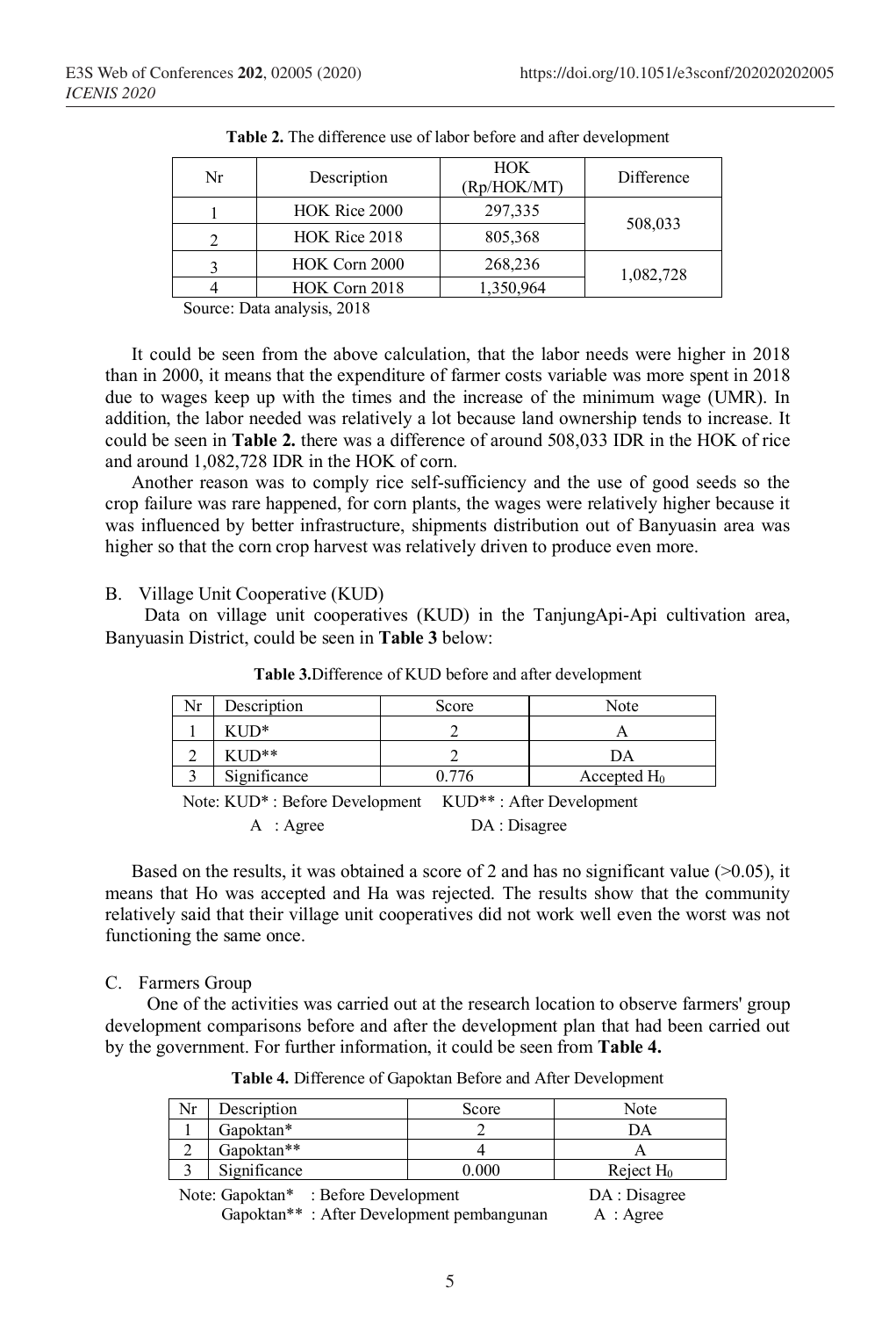In 2000, there was no development yet many people said that it was not good.It was proven by number 2 (two) which was the average response of the community, it means that farmer groups did not play an active role in agricultural activities. At that time, the existing farmer groups were not as active as now.

However, it could be seen in the community's perception that most of them expressed their agreement with the development in the research area due to its could increase the productivity and the progress of farmer groups. Evidenced by the average score obtained was number 4 which means has a significant impact (Sig  $2 \times (0.05)$ ) between the impact of Top-Down development with farmer group in the research area.

#### *3.1.3. Economic Factor*

Household farming was carried out in order to measure the impact of development that has been done by the government on the farmer's welfare. The analysis was carried out using statistical analysis by different tests. Comparing the differences between before and after the development by the government. It could be explained on **Table 5.**

| Nr           | Farm parameters               | 2000       | 2018       |
|--------------|-------------------------------|------------|------------|
|              | Variable costs (Rp)           | 2,805,046  | 13,472,490 |
|              | Depreciation fee (Rp)         | 176,334    | 420,501    |
| $\mathbf{3}$ | Total cost of production (Rp) | 2,981,380  | 13,892,992 |
|              | Selling price (Rp)            | 1,263      | 4,262      |
|              | Production $(Kg)$             | 8,408      | 10,772     |
|              | Total revenue (Rp)            | 10,210,616 | 45,912,075 |
|              | Total income (Rp)             | 7,229,326  | 32,019,084 |
|              | <b>RC</b> Ratio               |            |            |

**Table 5**. Characteristics of rice farmer house holding farming (2000&2018)

Source: Farm analysis and different test

The increase in rice farmers' household income gave around 50%, it could be confirmed from the RC ratio (>1) that has been calculated that the farmers did not have losses. It could be said that farmers have a profit if the selling price was around 1,263 IDR in 2000, and around 4,262 IDR in 2018, but if the selling price was decreasing, the RC ratio would be <1. The results of statistical analysis by the different methods have Sig <0.005, it means Ho was rejected and Ha was accepted. It means that there was a significant difference in the household income of rice farmers between before and after the development. The increase occurred due to government assistance in terms of infrastructure development both inland infrastructures such as roads and the port of TanjungApi-Api.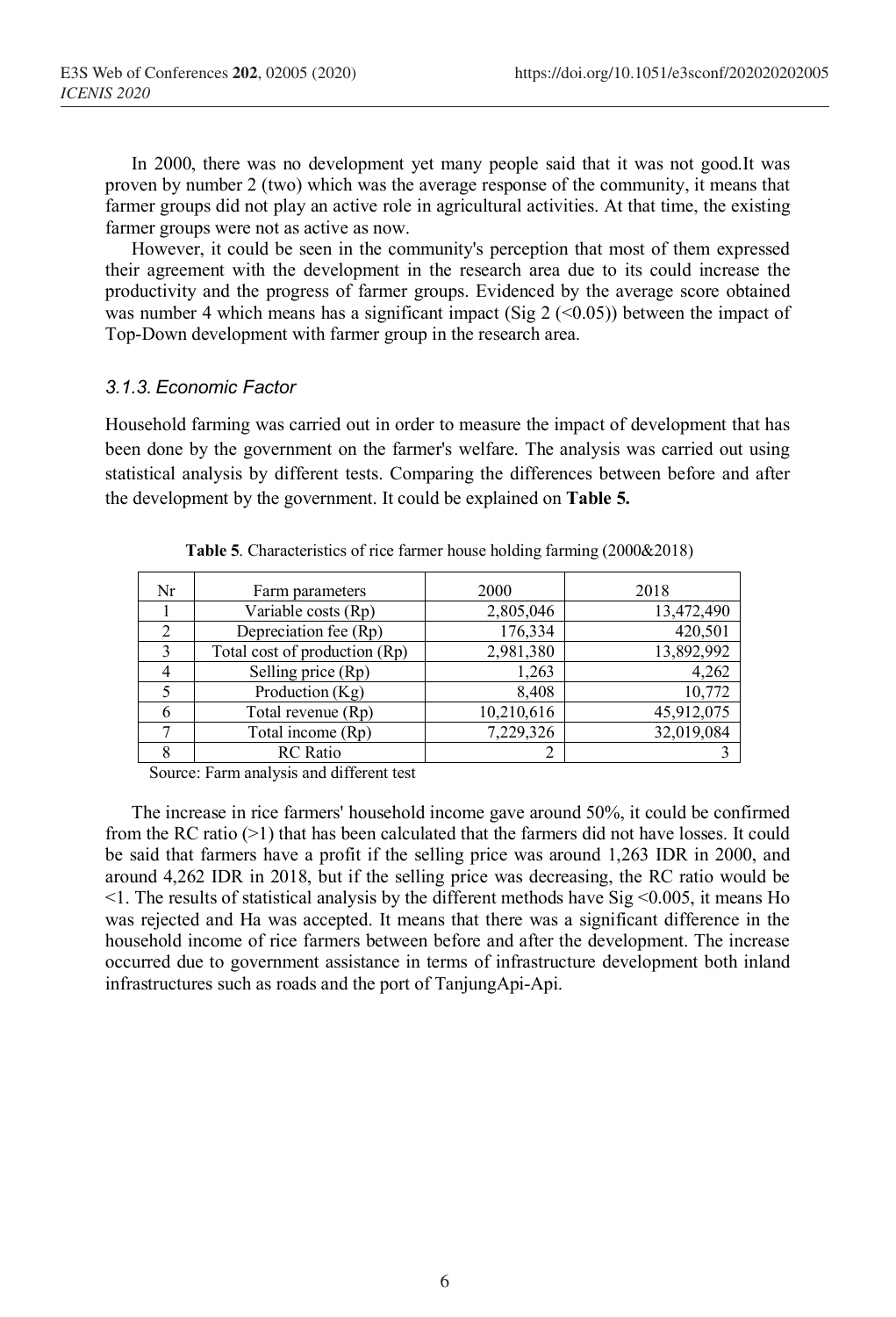| Nr | Farm parameters               | 2000       | 2018       |
|----|-------------------------------|------------|------------|
|    | Variable costs (Rp)           | 3,421,325  | 11,688,620 |
|    | Depreciation fee (Rp)         | 176,334    | 424,168    |
| 3  | Total cost of production (Rp) | 3,597,659  | 12,112,788 |
|    | Selling price (Rp)            | 1,336      | 3,323      |
|    | Production $(Kg)$             | 8.447      | 14,569     |
|    | Total revenue (Rp)            | 11,280,434 | 48,413,452 |
|    | Total income (Rp)             | 7,682,775  | 36,300,663 |
|    | <b>RC</b> Ratio               |            |            |

Source: Farm analysis and different test

The data of corn farmer household income could be seen that an increase in production up to 35% with an increase of more than 30% in the total cost of production. However, after farming analysis, corn farmer income could cover the entire total cost of production. That data was confirmed by an increase in the RC ratio of corn farmer household income  $(>1)$  in 2000 and RC radio increased to a value of 3 in 2018. The results of the statistical analysis of the different test methods ( $a= 0.005$ ) have a significant impact (Sig <0.005), where Ho was rejected and Ha was accepted, which means the construction of Top-Down has a significant impact on the income of corn farmers.

## **3.2. PAM Analysis**

The table shows PCR and DRCR value from corn farming. PCR (Private Cost Ratio) is the ratio of domestic costs to value-added in private prices. The PCR value shows financial efficiency. The PCR value illustrates how many corn farming production systems could be produced to pay for all the domestic factors they use and remain competitive. PCR value gave 0.69 for rice and 0.97 for corn, it means that the production system of rice and corn farming was able to finance its domestic factors at private prices**.**

Based on the PCR value, rice and corn commodities have a competitive advantage, because to produce one unit of value-added at private prices has only required less than one unit of domestic input. In other words, specifically in the research area has the ability to economically finance and produce rice and corn efficiently, and financially the rice and corn produced could compete in the domestic and international markets. However, the maximum benefit could be obtained if the rice and corn production system were able to minimize the PCR value, by minimizing the cost of domestic factors or maximizing added value [14].

| Nr | Farming | Private          | Domestic Resource |
|----|---------|------------------|-------------------|
|    |         | Cost Ratio (PCR) | Cost Ratio (DRCR) |
|    | Rice    | 0 69             | 0 68              |
|    | Corn    | ነ ዓ7             | 0.65              |

**Table7.** The Result Private Cost Ratio and Domestic Resource Cost Ratio Rice and Corn farming

DRCR value of corn farm gave 0.65, indicates that its farm has a comparative advantage. This value means that to produce corn in the Banyuasin District, TanjungApi-Api cultivation area requires the domestic resource cost at least 65% of import cost required. In other words, every \$ 1.00 needed to import these products, only requires a domestic cost of \$ 0.65, it means that to fulfill the domestic needs, the corn commodity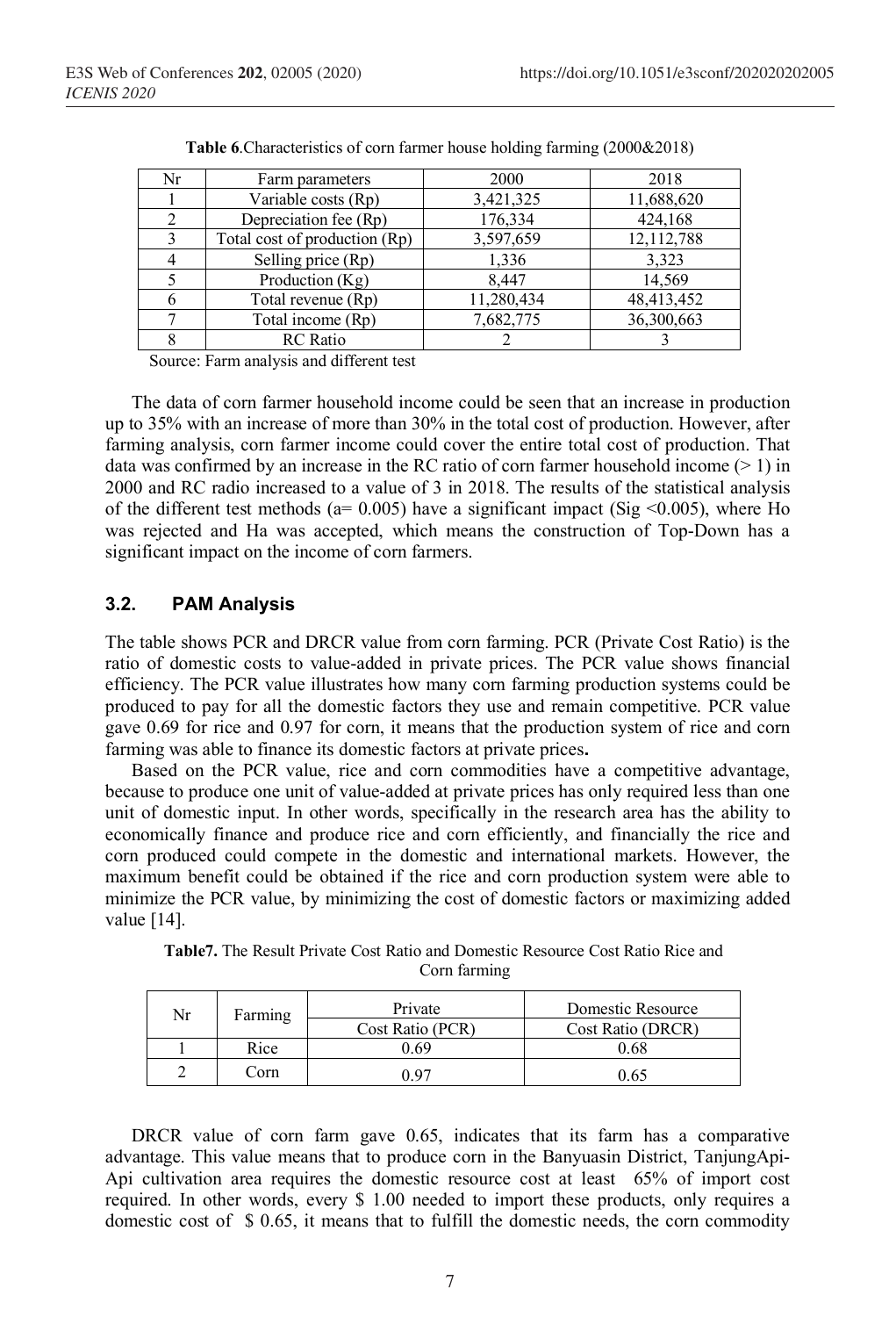should be processed and have its own production plant in TanjungApi-Api cultivation area, Banyuasin District and did not need importing. Data from the field could be confirmed that the Banyuasin District, especially in the research area, has not imported corn commodity [15].

Likewise, rice farming has a DRCR value of 0.68, meaning that to produce rice in the TanjungApi-Api cultivation area, Banyuasin District only requires a domestic resource cost of 68% or it was sufficient to save foreign exchange if it still maintains the Banyuasin District as the largest food granary so that the rice commodity also has comparative advantages. Thus the commodity of rice and corn both have a comparative advantage. The concept of comparative advantage was a measure of potential competitiveness in terms of the competitiveness that would be achieved in the economy experiencing no distortion at all [16]. The aspects related to the concept of comparative advantage are economic viability and those related to competitive advantage and the financial viability of an activity.

## **3.3 Regional Excellence-based Food Agriculture Development Strategy**

The strategy of food crops development in the TanjungApi-Api cultivation area, Banyuasin District, based on regional superiority was carried out through several stages of analysis including IFE (Internal Factors Evaluation) matrix analysis, EFE (External Factors Evaluation) matrix analysis, IE (Internal External) matrix analysis, and Grand Strategy analysis.

# *3.3.1. Internal Factors Evaluation (IFE) Matrix Analysis*

Based on the results of a paired comparison analysis on aspects of strengths and weaknesses in the development of food agriculture in the TanjungApi-Api Area, the following results were obtained:

| Nr.            | Strength                                                                         | Weight | Rating         | Score |
|----------------|----------------------------------------------------------------------------------|--------|----------------|-------|
|                | Land suitability is very suitable in TAA area                                    | 0.10   | 4              | 0.42  |
| $\overline{2}$ | Availability of production input                                                 | 0.12   | 3              | 0.37  |
| 3              | Commodity is a staple food crop in community                                     | 0.02   | 4              | 0.09  |
| $\overline{4}$ | Gapoktan is active and support agricultural activities                           | 0.11   | $\mathcal{E}$  | 0.34  |
| 5              | Agricultural technology are modern ex. tractor,<br>combine harvester.            | 0.15   | 3              | 0.45  |
|                | Sub Total                                                                        | 0.51   |                | 1.65  |
|                | Weakness                                                                         |        |                |       |
| 1              | Level innovation and creativity farming community is<br>still low                | 0.10   | 1              | 0.10  |
| $\overline{2}$ | Physical infrastructure, water management and roads<br>production are inadequate | 0.11   | $\mathfrak{D}$ | 0.22  |
| $\mathcal{E}$  | Weak institutional of KUD                                                        | 0.16   | $\mathfrak{D}$ | 0.32  |
| $\overline{4}$ | The low level of community participant towards new<br>program                    | 0.07   | 3              | 0.20  |
| 5              | The unavailability of information access to modern<br>market                     | 0.06   | $\mathfrak{D}$ | 0.11  |
|                | Sub Total                                                                        | 0.49   |                | 0.95  |
|                | Total                                                                            | 1.00   |                | 2.60  |

|  |  | Table 8. IFE matrix for food agriculture development in the TAA area |
|--|--|----------------------------------------------------------------------|
|--|--|----------------------------------------------------------------------|

Based on **Table 8**. on the strength factor, the highest yield with a weight of 0.15 with a rating of 3 and a score of 0.45 was the use of fairly modern technology. Farmers in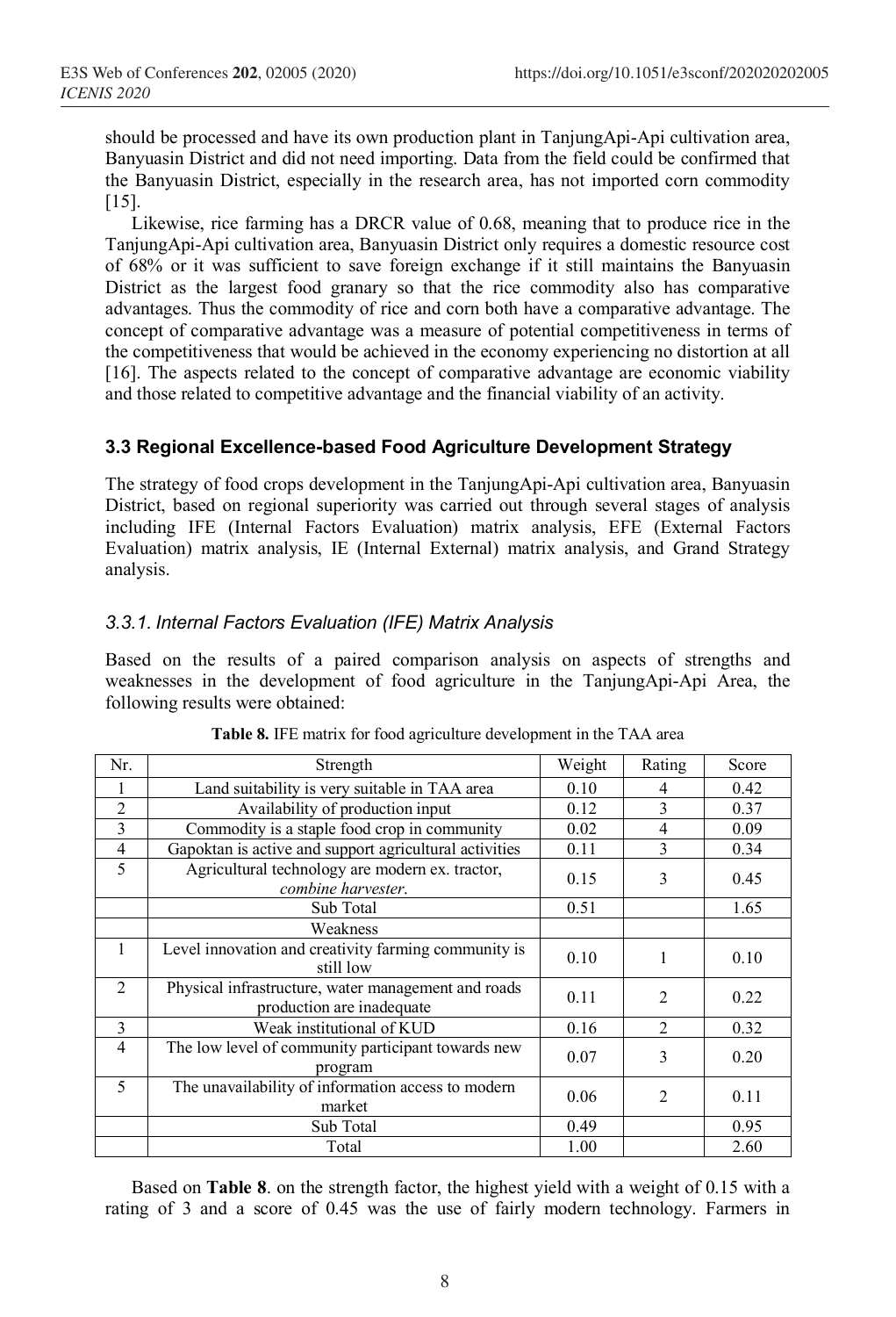Banyuasin District were currently utilizing various agricultural technologies such as tractors, for harvesting using combine harvester which was partly aids from the central government. The technology also used by farming communities was the RMU (Rice Milling Unit) for post-harvest activities or grinding rice or grain into rice in Banyuasin District.

While the weakness factor was the weakness of the KUD institution which has a weight of 0.16 with a rating of 2 and a score of 0.32 to be one of the obstacles in the development of food agriculture in the TanjungApi-Api region. KUD Institutions should have an important role in regulating the management of agricultural activities, KUD also plays a role as one of the village-level financial institutions or farmers who provide assistance in the form of capital or inputs for agricultural activities so as not to be constrained by capital and other problems.

The total score obtained from the IFE matrix was 2.60, which indicates that food agriculture development activities in the TanjungApi-Api region were in an Internal position that was strong enough to minimize aspects of weakness with the strengths contained in the region.

#### *3.3.2. External Factors Evaluation(EFE) Matrix Analysis*

Based on the paired comparison analysis result on strengths and weaknesses aspects in food agriculture development in the TanjungApi-Api Area, the following results were obtained:

| Nr.            | Opportunity                                                         | Weight | Rating         | Score |
|----------------|---------------------------------------------------------------------|--------|----------------|-------|
| 1              | Food agriculture development to support food self-<br>sufficiency   | 0.03   | 4              | 0.12  |
| $\mathfrak{D}$ | Agriculture instructor done intensively                             | 0.01   | $\overline{4}$ | 0.04  |
| 3              | Rice export demand from Banyuasin district still hight              | 0.13   | 3              | 0.39  |
| $\overline{4}$ | Agricultural equipment and machinery assistance from<br>government  | 0.08   | $\overline{4}$ | 0.32  |
| 5              | Give important contribution to farmer's household<br>economy        | 0.25   | $\overline{4}$ | 1.00  |
|                | Sub Total                                                           | 0.50   |                | 1.87  |
|                | Threat                                                              |        |                |       |
|                | Low interest of young generation to work in<br>Agricultural sectors | 0.06   |                | 0.06  |
| $\mathfrak{D}$ | Land conversion occurs                                              | 0.03   | $\mathfrak{D}$ | 0.06  |
| 3              | Land fragmentation occurs                                           | 0.03   | 3              | 0.09  |
| 4              | Price is controlled by Tengkulak                                    | 0.20   | $\mathfrak{D}$ | 0.40  |
| 5              | Regional leakage occurrence                                         | 0.18   | $\mathcal{E}$  | 0.54  |
|                | Sub Total                                                           | 0.50   |                | 1.15  |
|                | Total                                                               |        |                | 3.02  |

**Table 9**. EFE matrix for food agriculture development in the TAA area

Based on **Table 9**. the strength factor has a 0.15 with a rating of 3 and a score of 0.45 was the use of fairly modern technology. Farmers in Banyuasin District were currently utilizing various agricultural technologies such as tractors, for harvesting using combine harvester, Rice Milling Unit (RMU) for post-harvest activities, or grinding rice or grain into the rice which was partly aids from the central government.

While the weakness factor was the weakness of the Village Unit Cooperative institution which has 0.16 with a rating of 2 and a score of 0.32 to be one of the obstacles in food agriculture development. Village Unit Cooperative (KUD) institutions should have an important role in regulating the management of agricultural activities, Village Unit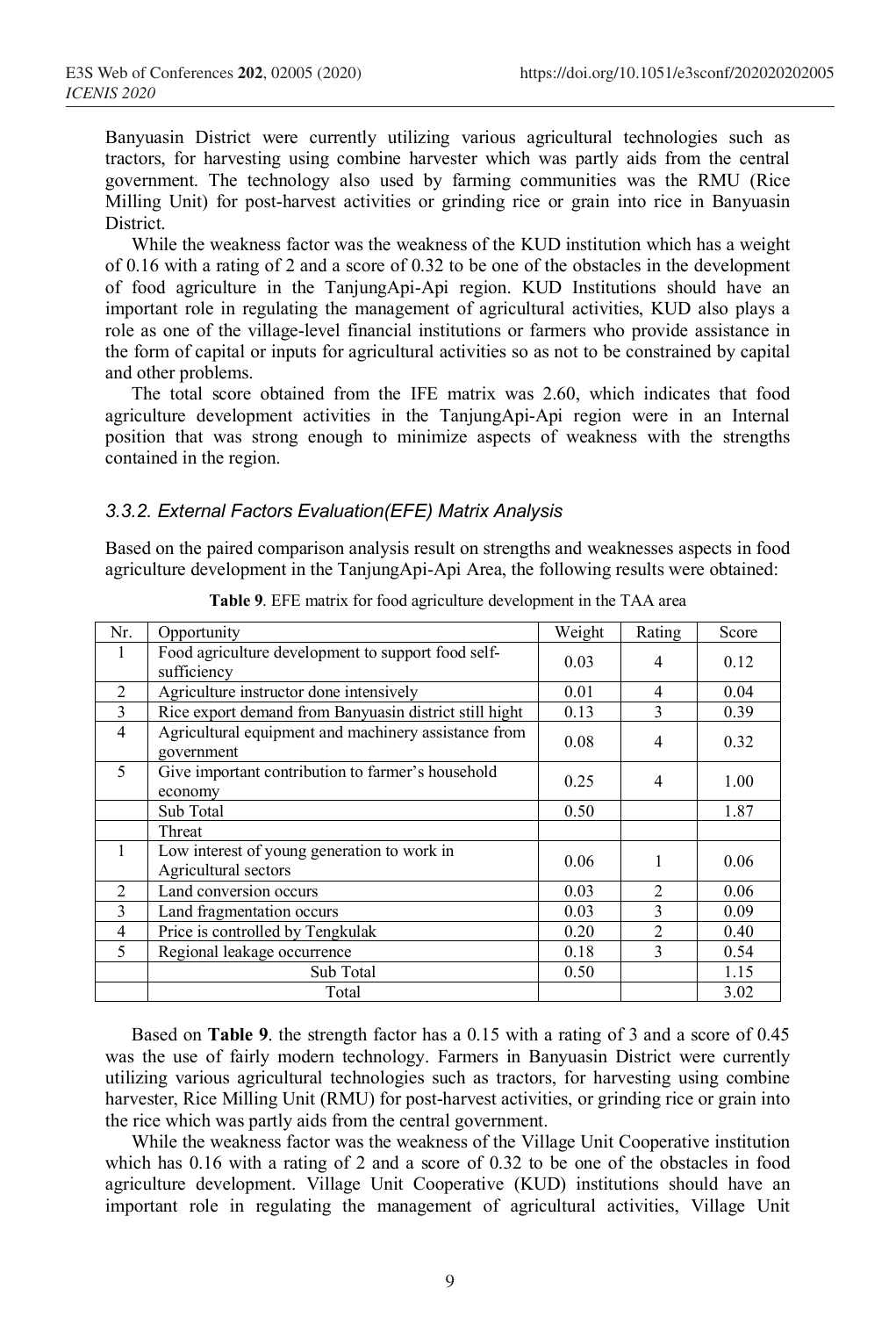Cooperative (KUD) also plays a role as one of the village-level financial institutions or farmers who provide assistance in the form of capital or inputs for agricultural activities so as not to be constrained by capital and other problems.

The total score obtained from the IFE matrix was 2.60, which indicates that food agriculture development activities in the TanjungApi-Api region were in an Internal position that was strong enough to minimize aspects of weakness with the strengths contained in the region.

### *3.3.3 Internal-External(IE) Matrix Analysis*

The aim of IE matrix analysis was to determine the strategic position and appropriate strategic alternatives of the food agriculture development in the TanjungApi-Api region. The results of IFE and EFE matrices were used to compile the IE matrix, so it could know the position of the agricultural development plan in the TanjungApi-Api region and the right strategy to realize it. IE matrix analysis could be seen in **Table 10.**

| Matrix     | <b>Total Score</b> |
|------------|--------------------|
| Matrix IFE | 2.60               |
| Matrix EFE | 3.02               |

**Table 10.** IE matrix for food agriculture development in the TAA area

The average score on the IFE matrix gave 2.60 while the score on the EFE matrix gave 3.02. This shows the position of the food agriculture development in the Tanjung Api-Api region was on quadrant II, which was "growing and building" the position allows that the food crop agriculture development was to carry out intensive and integrative strategies.

|              |                     | Л                   |                     |
|--------------|---------------------|---------------------|---------------------|
|              | $3.0 - 4.0$         | $2.0 - 2.99$        | $1.0 - 1.99$        |
| $3.0 - 4.0$  | Kuadran I           | Kuadran II          | Kuadran III         |
|              | (grow and build)    | (grow and build)    | (keep and maintain) |
|              |                     |                     |                     |
| $2.0 - 2.99$ | Kuadran IV          | Kuadran V           | Kuadran VI          |
|              | (grow and build)    | (keep and maintain) | (harvest or divest) |
| $1.0 - 1.99$ | Kuadran VII         | Kuadran VIII        | Kuadran IX          |
|              | (keep and maintain) | (harvest or divest) | (harvest or divest) |

Score Position of IFE (2,60)

**Fig 2.** Position of food agriculture development in Matrix IE

An intensive strategy that could be carried out as one of the steps in develops food crops plan in the TanjungApi-Api region was by activating IP 200 and IP 300 cropping systems for rice and corn. In addition to reactivating agricultural institutions such as Village Unit Cooperatives (KUD) that work together with Indonesia National Logistical Supply Organization to accommodate agricultural products so the prices did not control by middlemen. The opportunities for food crop development in the TanjungApi-Api region such as rice export demand were still high from outside the region, which could support and encourage the development of food crop agriculture in Banyuasin District. Moreover, the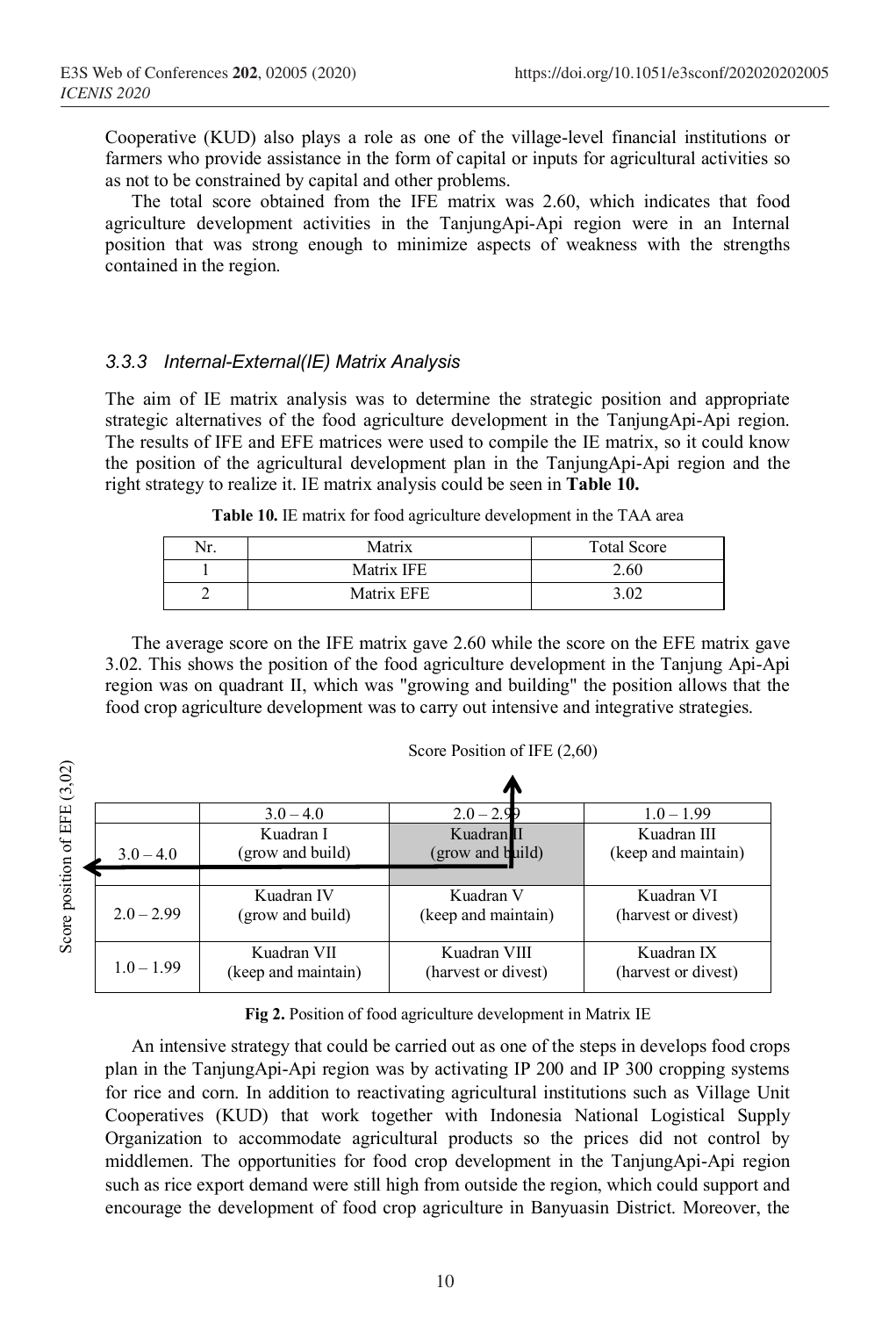strategic plan in making Banyuasin District as a food barn of South Sumatra Province was triggering the production facilities and agricultural machine tools assistance to develop infrastructure in agriculture.

# *3.3.4. Grand Strategy Analysis*

The grand strategy matrix was also one of the tools used to formulate the strategy formula. Where food crop development plans in the TanjungApi-Api Region could be positioned into four quadrants based on their competitive ability.

| Rapid market growth          |             |            |                    |  |  |  |
|------------------------------|-------------|------------|--------------------|--|--|--|
| Weak competitive<br>position | Kuadran II  | Kuadran I  | Strong competitive |  |  |  |
|                              | Kuadran III | Kuadran IV | position           |  |  |  |
| Slow market growth           |             |            |                    |  |  |  |

|  |  |  |  | Fig 3. Position of food agricultural development in Matrix Grand Strategy |  |  |  |
|--|--|--|--|---------------------------------------------------------------------------|--|--|--|
|--|--|--|--|---------------------------------------------------------------------------|--|--|--|

Grand Strategy Matrix Analysis was used to find out the plan for developing food crops in the TanjungApi-Api region which was in the quadrant where the development of food crops in the TanjungApi-Api region has a score of 2.52 which indicates that the competitive position was good, and has a strong competitive position.

Based on **Figure 3. ,**the food crop development in the TanjungApi-Api Region was in quadrant II, means that the plan was in a good situation because it has opportunities and strengths. The strategy that must be applied under these conditions was to support an aggressive growth policy (Growth-oriented strategy). The strategy that must be applied was market development, market penetration, product development, forward integration, backward integration, and horizontal integration.

# **4 Conclusion**

Based on the results and discussion of superior agriculture development based food cultivation areas in Tanjung Api-Api Banyuasin District, the following conclusions could be formulated: Factors that affected the development of food crops based on regional superiority in TanjungApi-Api were ecological factors include land suitability, sociocultural factors labor aspects include labors, village unit cooperatives, and farmer groups, and also economic factors that include rice and corn farming in the Tanjung Api-Api Region.

PAM, PCR, and DRCR analysis were obtained PCR values of 0.69 for rice and 0.97 for corn, it could be concluded that the commodity of rice and corn has a competitive advantage. DRCR values obtained 0.68 for rice and 0.65 for corn, which shows that both of these farms have comparative advantages, which means they were very potential to develop in the Tanjung Api-Api area.

Analysis of the Grand Strategy Matrix shows that the food crop agriculture development in the Tanjung Api-Api region was in a good competitive position and has a strong competitive position. The strategy that must be applied under these conditions was to support an aggressive growth policy (Growth-oriented strategy).